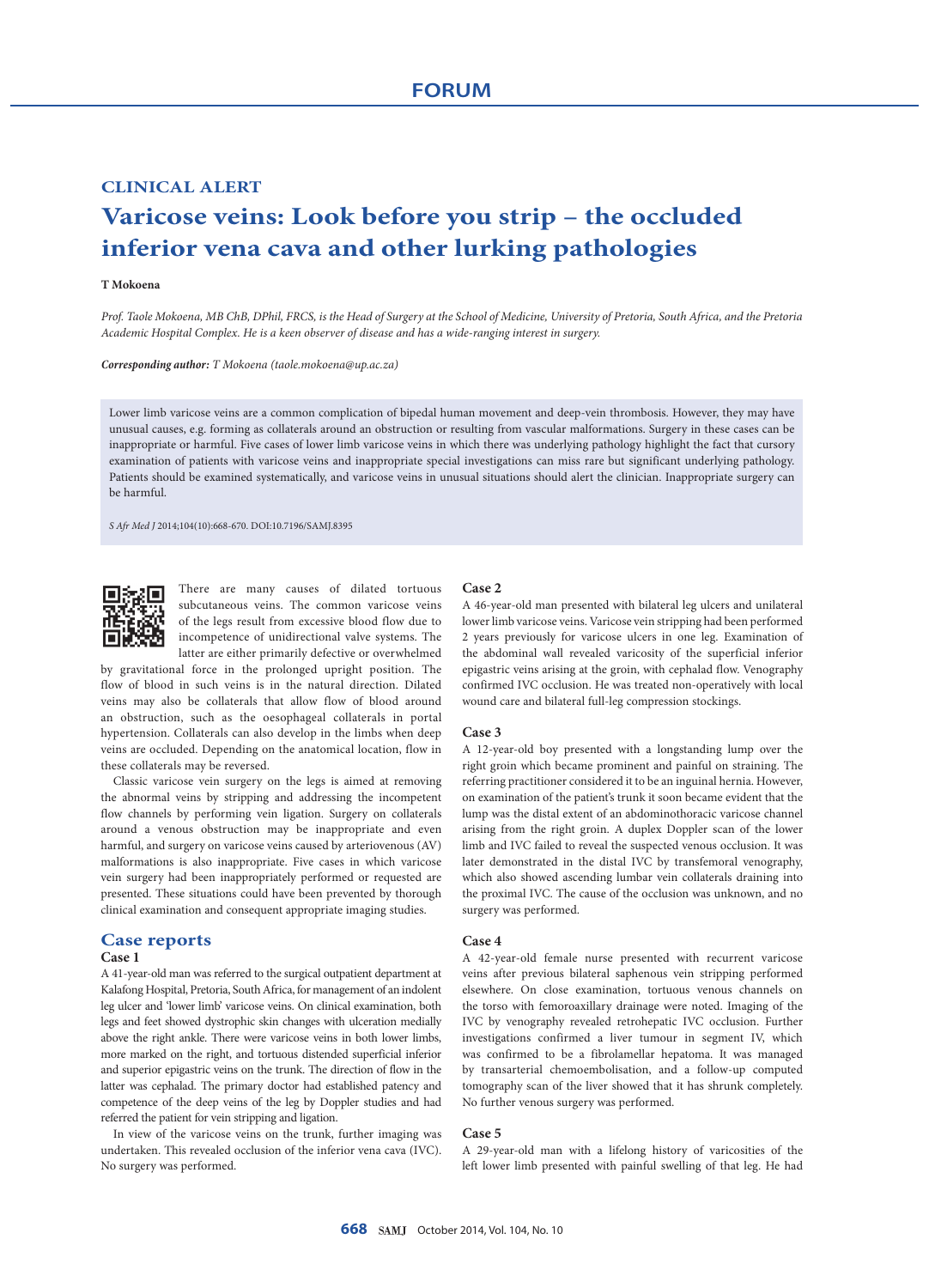# **FORUM**

undergone surgery on the same leg 12 years earlier for removal of varicose veins. He had varicosities on the lateral and posterior aspects of both lower limbs as well as the gluteal region. There were dystrophic skin changes on the legs but no ulcers. There were no bruits over the varices. Arteriography showed extensive AV malformations of the popliteal, anterior and posterior tibial and peroneal vessels. The patient was managed with compression stockings. Fig. 1 depicts a similar case in which the AV malformation was unilateral. The patient first presented to us, was correctly diagnosed, and was managed similarly.

## **Discussion**

Thrombosis of the deep veins of the lower limb and destruction of their valve systems is a well-recognised cause of varicose veins and their sequelae of dystrophic skin changes and ulceration.[1] That these varicosities can also arise from 'reverse' venous flow from IVC obstruction and resultant saphenofemoral incompetence requires emphasis. Cursory physical examination and inappropriately directed imaging in such cases may mean that underlying pathology is overlooked or misdiagnosed. The concern is that with more widespread use of modern technology such as ultrasound scanning in clinical medicine, long-established teaching and simple clinical tests are increasingly being ignored or unlearned.[2] This is particularly pertinent to primary family doctors, whose advice their patients tend, understandably, to trust more than that of an unknown specialist.

There is a growing tendency for patients to resist being subjected to a full physical examination, apart from their perceived area of pathology.<sup>[3]</sup> Reluctance in this regard on the part of doctors has also increased, especially in view of the increase in charges of improper conduct. However, clinical examination of the torso could reveal varicosities as depicted in Fig. 2, and alert the clinician to possible major intra-abdominal venous occlusion. In the five cases described above, the tortuous trunk vessels with reverse flow could be discerned clinically and should have prompted further investigation for occlusion of the IVC. If Doppler studies alone, often done by technical staff and in the absence of a thorough clinical assessment, are used to study deep limb veins, there is a risk that saphenous varicosities will be incorrectly attributed to saphenofemoral venous incompetence.

The most common cause of occlusion of the major veins in the abdomen is thrombosis.[4] The patients described here presented



*Fig. 1. A patient with severe limb varicosities due to an arteriovenous malformation. These are located superiorly and laterally and not in the vena saphena magna area of distribution. Note*  also the overgrowth of the affected limb.

in a chronic phase with established varicose veins. It is likely that cases 1 and 2 were due to previous thrombosis. These patients presented in adulthood, and thrombophilias and congenital anatomical abnormalities are therefore unlikely. While thrombosis as the cause of their IVC occlusion could not be proven, another case clearly illustrated this pathology. A 47-year-old man was treated for acute iliofemoral thrombosis. Within a week of admission he developed prominent venous channels over the lower abdomen. Suspected extension of the thrombosis to the IVC was confirmed by both ultrasound and venography. The patient was treated with full anticoagulation.

In case 3, the 12-year-old boy's right groin swelling was understandably mistaken for a hernia, especially because it became larger and painful on performing a Valsalva manoeuvre. The presence of prominent varicosities over the saphenofemoral junction ('saphena varix') is an uncommon condition that must be distinguished from a groin hernia.<sup>[1]</sup> However, careful clinical examination would have shown extension of the swelling onto the trunk and revealed



*Fig. 2. A sketch illustrating the typical distribution of varicosities on the trunk in case of IVC*   $obstruction.$  Blood flow is cephalad in such veins.

that the mass consisted of prominent veins. The thrombosis in this case may have resulted from dehydration in earlier childhood, as severe dehydration may lead to IVC thrombosis in children.[4] Iatrogenic thrombosis from IVC cannulation for longterm parenteral nutrition and intravenous infusions has also been reported in this age group.

Isolated IVC thrombosis is sometimes associated with intra-abdominal malignancy, especially renal and pancreatic tumours, and these should be actively excluded. The case of hepatoma described above illustrates such a neoplastic cause. Thrombosis in cancer results from the hypercoagulability associated with malignancy and/or local compression or infiltration of veins.[5] Both these mechanisms were probably operative in this patient.

Case 5 illustrates a cause of limb varicosities that can be confused with extensive occlusion of the deep venous system. AV malformations of the type that contain AV fistulas (Klippel-Trenaunay-Parkes-Weber syndrome) also exhibit extensive venous tortuosities and recurrent varicosities.<sup>[6]</sup> As